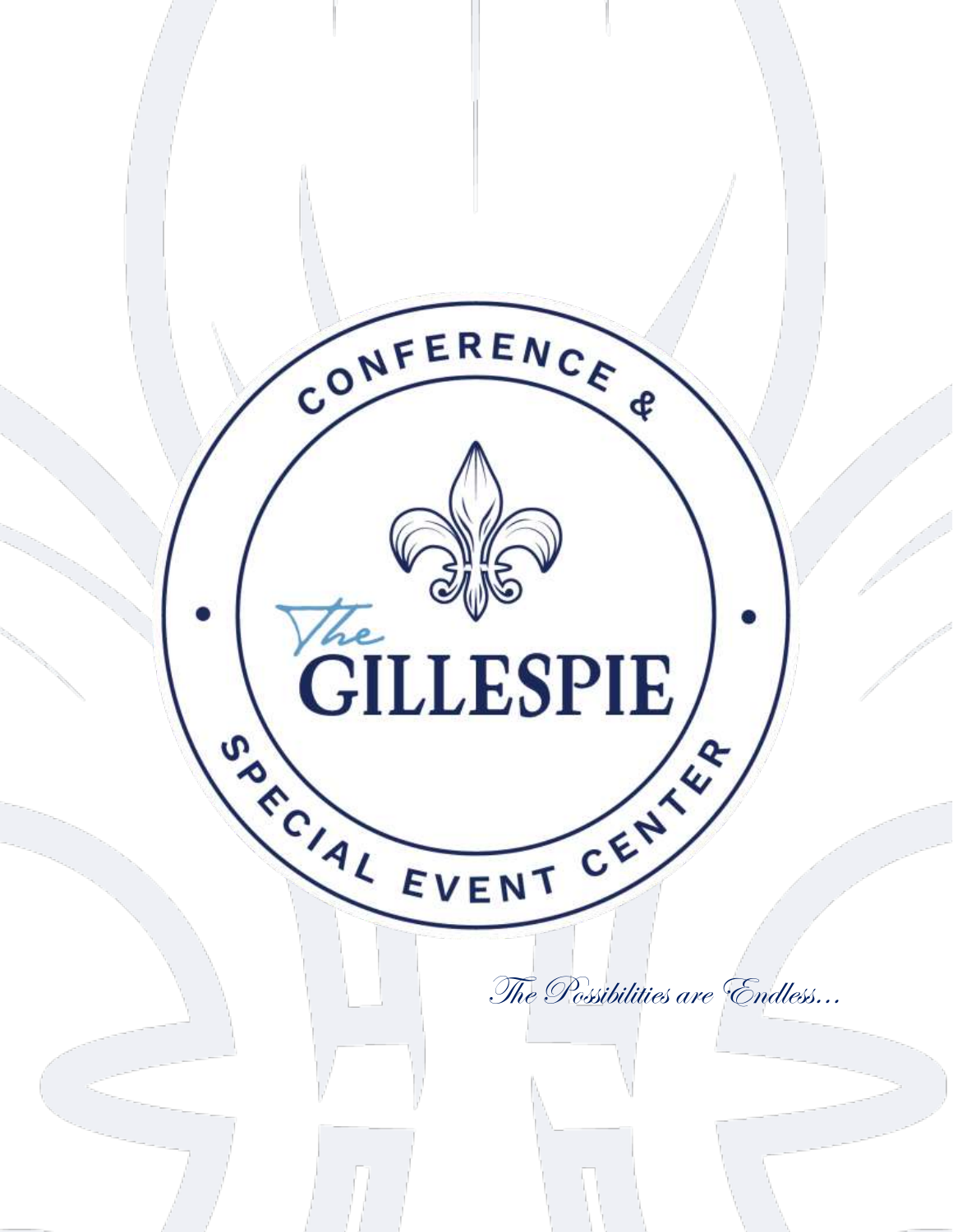



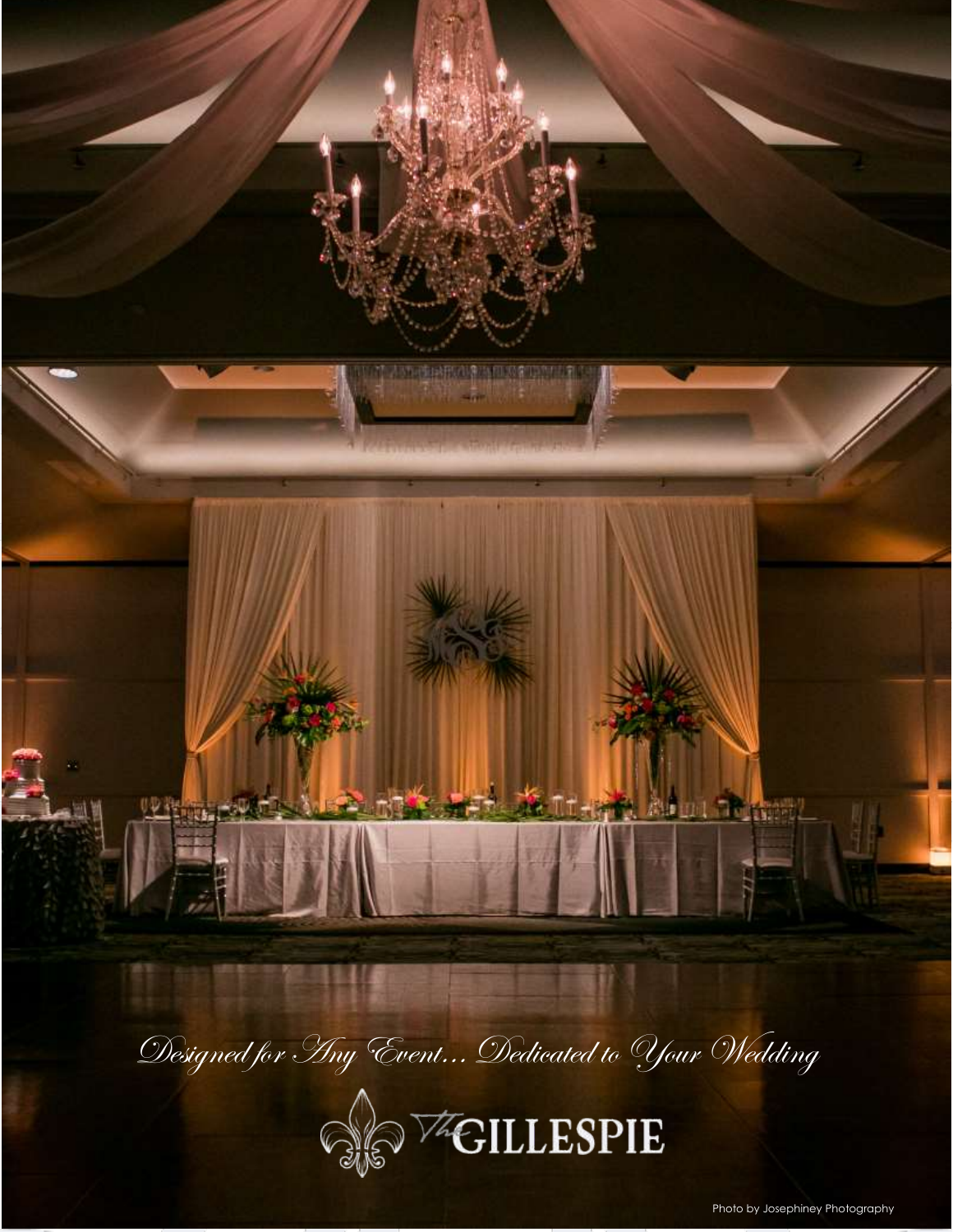

Congratulations on your Engagement! Thank you for considering The Gillespie Conference and Special Event Center as the venue for your dream wedding. We deliver the ultimate wedding planning experience, personalized service and individual attention for your special day! Our staff of professionals will transform your dreams into a reality. We believe that perfect weddings & events don't just happen; they are planned and serviced to perfection!

We welcome the opportunity to show you our elegant ballroom and outdoor garden that can accommodate up to 500 guests to create a truly memorable occasion!

Let us share our experience and expertise as we work with you to make your dream wedding a reality. Call me today to schedule a private tour of our beautiful property and to discuss the many possibilities. Happy wedding planning!

Best wishes, Gillespie Special Events Team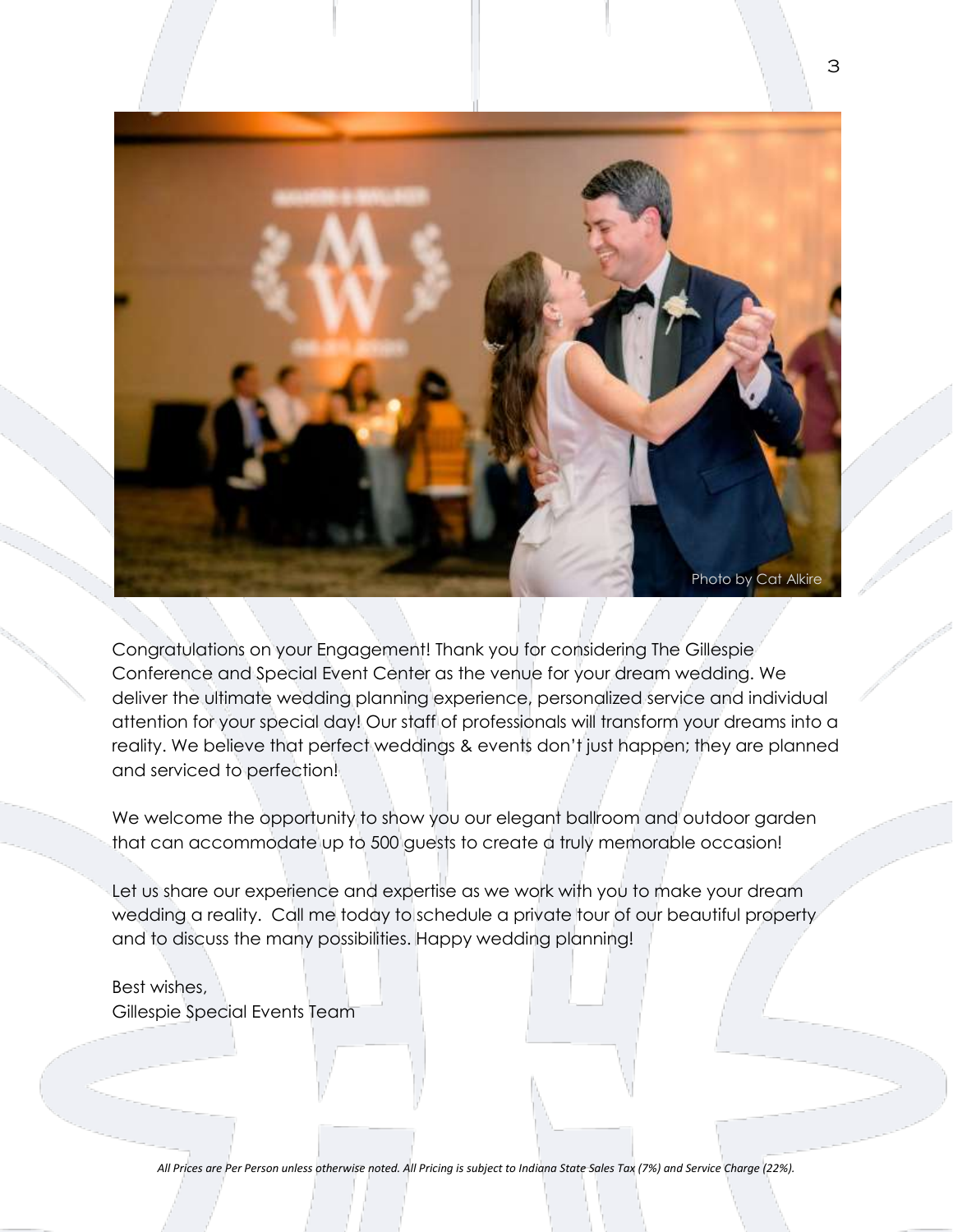Index

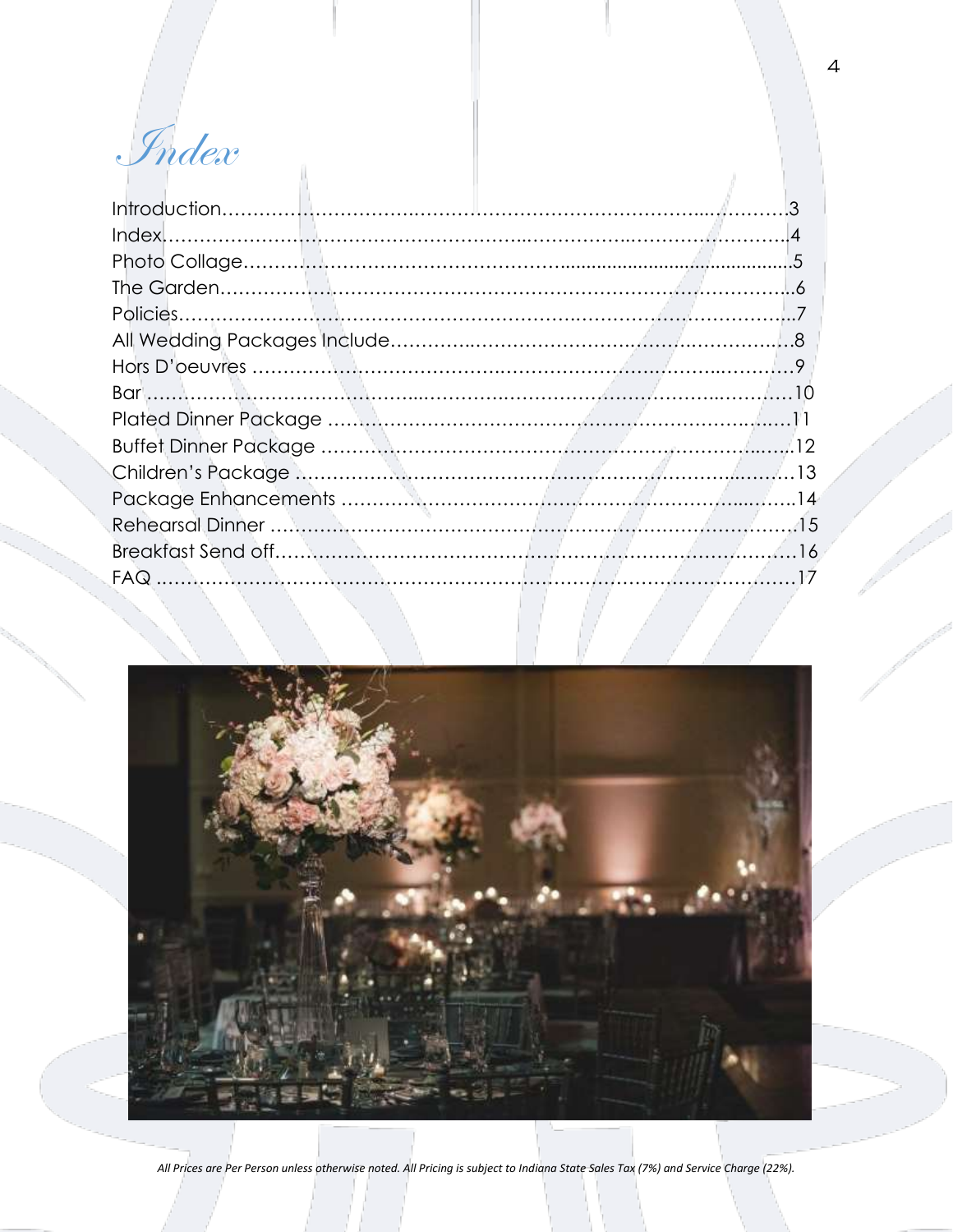5 Photo by Josephiney Photographyü **Contract** i 大学 (の) 7 l *All Prices are Per Person unless otherwise noted. All Pricing is subject to Indiana State Sales Tax (7%) and Service Charge (22%).*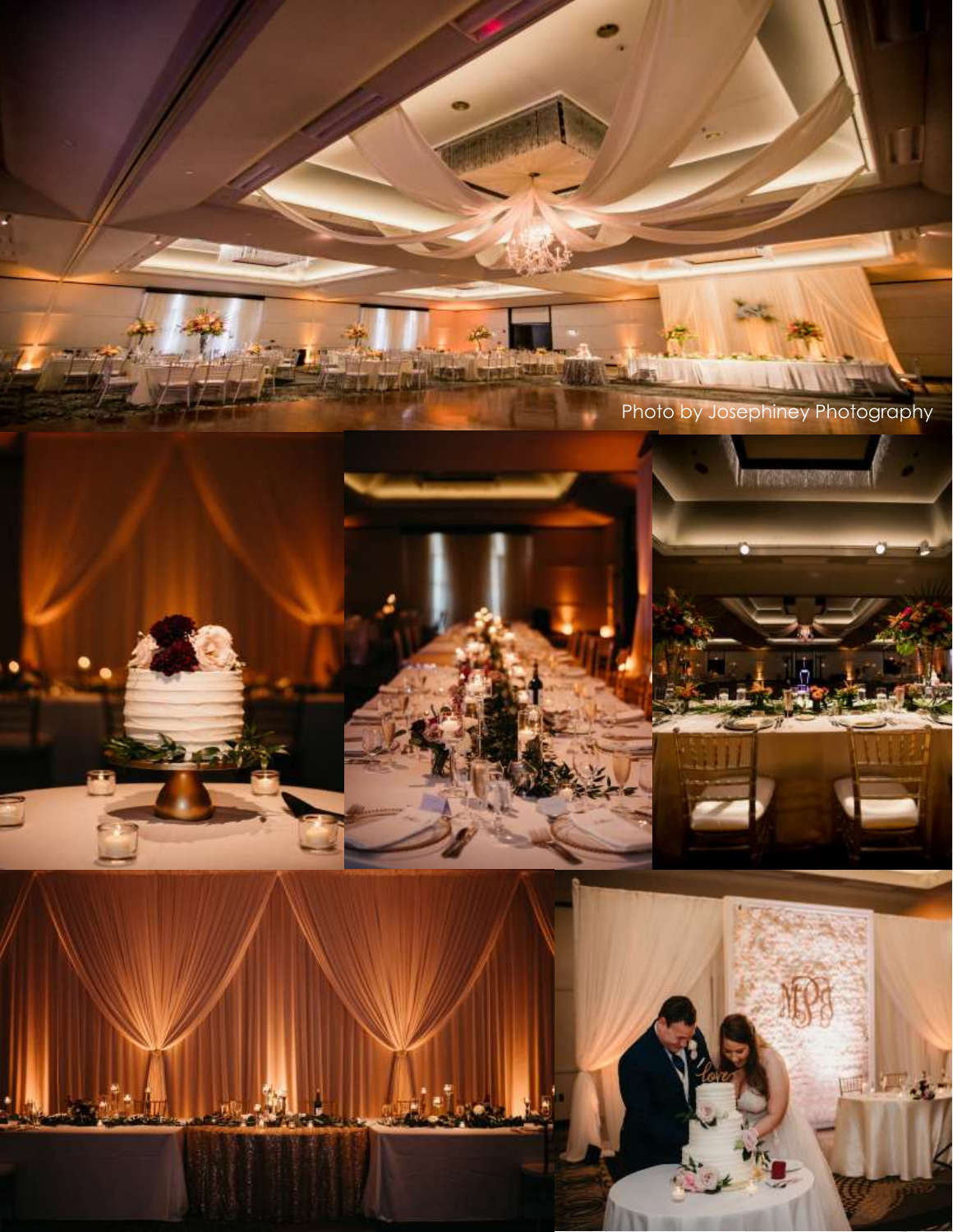The Garden



The Garden is a perfect ceremony location located adjacent to our ballroom. The space features a built in aisle leading up to a rounded alter and water fountains. After celebrating your marriage ceremony head inside for cocktail hour in our indoor pre-function space.

Having a traditional or religious wedding? Utilize the beautiful garden as your cocktail hour location with high and low bistro tables, stationary and butler passed Hors D'oeuvres, and an open bar. If you want an outdoor space for your friends and family to celebrate your upcoming wedding, the garden is an intimate gathering space for any wedding festivities; a place to host your rehearsal dinner or can be used as a send off the next morning to serve a delicious brunch.

The possibilities are endless.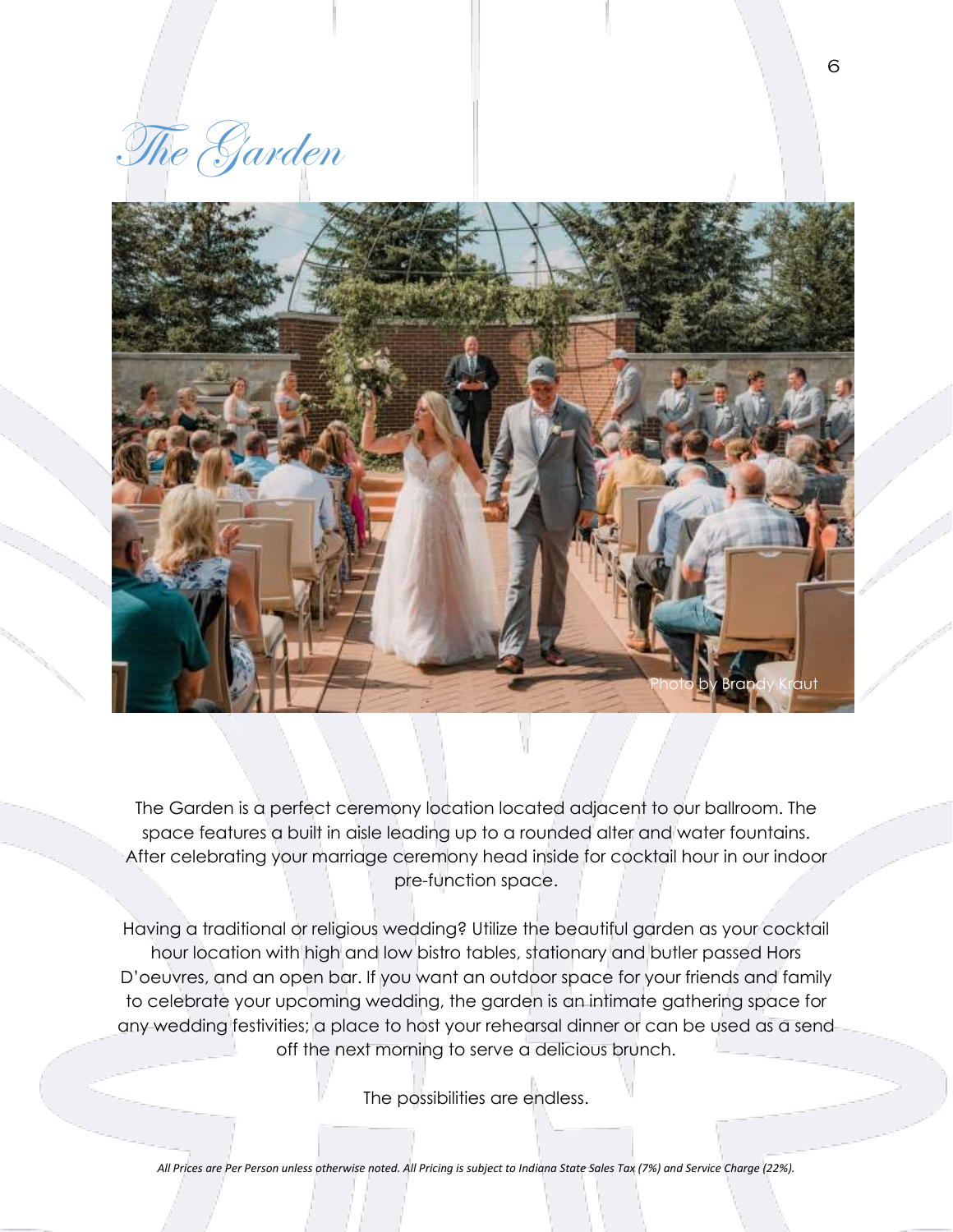Food & Beverage Minimum

There is a required minimum food and beverage spend per section of the Ballroom. Ballroom sections A & B must be booked together, that includes rental of the garden for a food and beverage minimum of \$12,000.00. Ballroom C,D,&E (considered one section) have a food and beverage minimum of \$6,000. All three sections of the ballroom have a food and beverage minimum of \$17,000. Additionally, if your reception is not held in a section of the Ballroom but rather another banquet space, there is a discounted food and beverage minimum.

Room Rental

We do not charge room rental for our ballroom spaces. Unless, the minimum food and beverage spend is not met, then the difference is made up as room rental.

Reserve Your Date & Payments

The Gillespie requires an advanced deposit of \$2,000.00 to hold the ballroom for your wedding; this deposit is applied to your balance and is non-refundable. The second deposit of 50% (half the anticipated revenue less the advanced deposit) is due six months before your wedding. Final payment is due along with your final guest count five business days before your wedding.

Ceremony

If your ceremony and reception are both held at the Gillespie Conference and Special Event Center there is an additional set up/tear down fee of \$500. If you are only having your ceremony there is a \$1000.00 fee.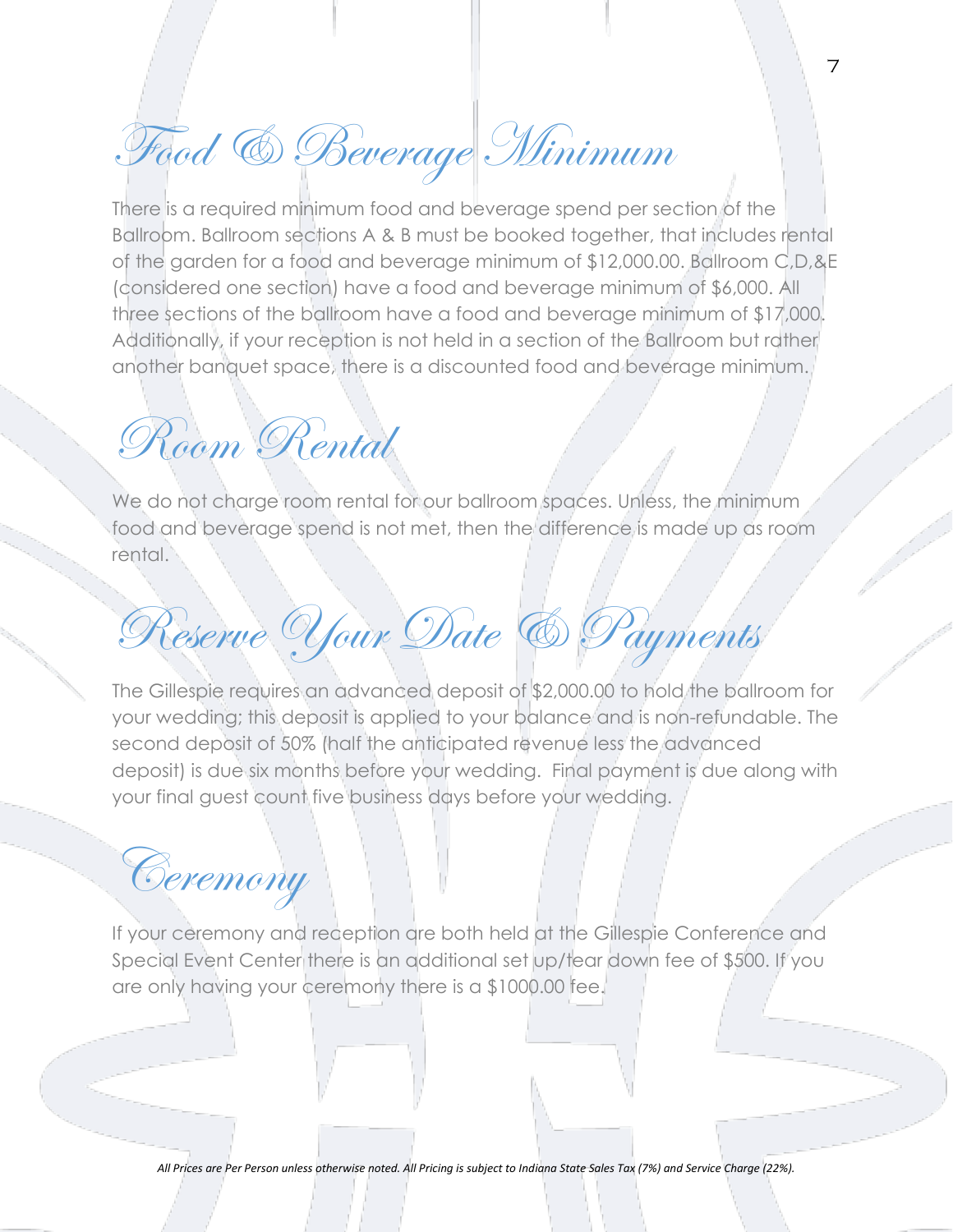All Wedding Packages Include

Special Events Sales Manager to work with you throughout the planning process including the day of the event Dedicated bridal captain in charge of insuring the bride and groom are treated like royalty Private Cocktail Reception for Bridal Party

Deluxe overnight accommodations for the bride and groom with a bottle of Champagne the night of the reception Breakfast the following morning for the couple. Sweet Surprises in the Bridal Suite

> Hors D'oeuvres for Cocktail Hour (1 Stationary & 5 Butler Passed) 5 Hours of Premium Open Bar Plated or Buffet Meal

Complimentary Cake Cutting Cake Served on Painted Plates Champagne Toast for all Guests Gourmet Coffee Station Displayed After Dinner

Dance Floor 3 Votive Candles on Each Guest Table Set Up & Tear Down White, Ivory, or Black floor length linens Colored Napkins Elegantly Decorated Cake Table

Group guestroom rates for your family and friends at The Hilton Garden Inn or The Inn at Saint Mary's Hilton Honors points Complimentary parking Discounts on the bridal shower & rehearsal dinner if both are booked in addition to the reception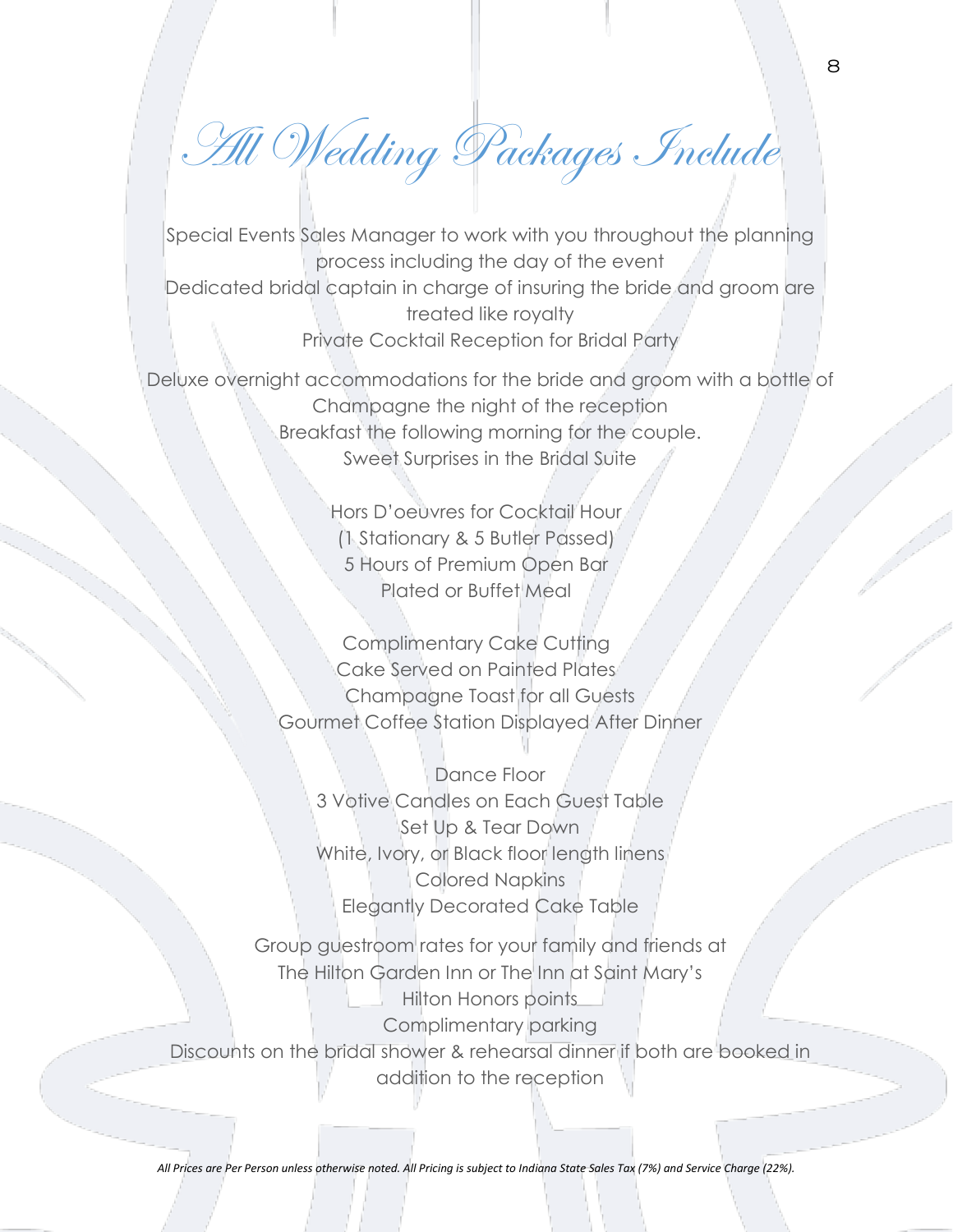# **Hors D'oeuvres for the Cocktail Hour Select 1 of the Following Beautifully Displayed Stationary Hors D'oeuvres**

Seasonal Domestic and Exotic Fresh Sliced Fruits with Yogurt Dips Imported and Domestic Cheese with Crostini, Baked Pita Chips, Assorted Breads and Bread Sticks

 $~\sim$ Or $~\sim$ 

Italian Antipasto Display with Sharp Provolone, Asiago, Fontina, Soppressata, Capicola, Salami, Marinated Artichokes, Red Peppers, Green and Black Olives, Olive Focaccia and Bread Sticks

## **Choice of 5 Butler Hors D'oeuvres**

Buffalo Chicken Brioche Boule Cucumber with Everything Cream Cheese and Smoked Salmon Bacon Wrapped Scallops Chicken and Waffle Bite Mac and Cheese Ball Mini Crab Cakes with Remoulade Watermelon bite topped with Whipped Feta Roasted Beef Crostini with Roasted Red Pepper Sauce Ahi Tuna Pop with Balsamic Crema

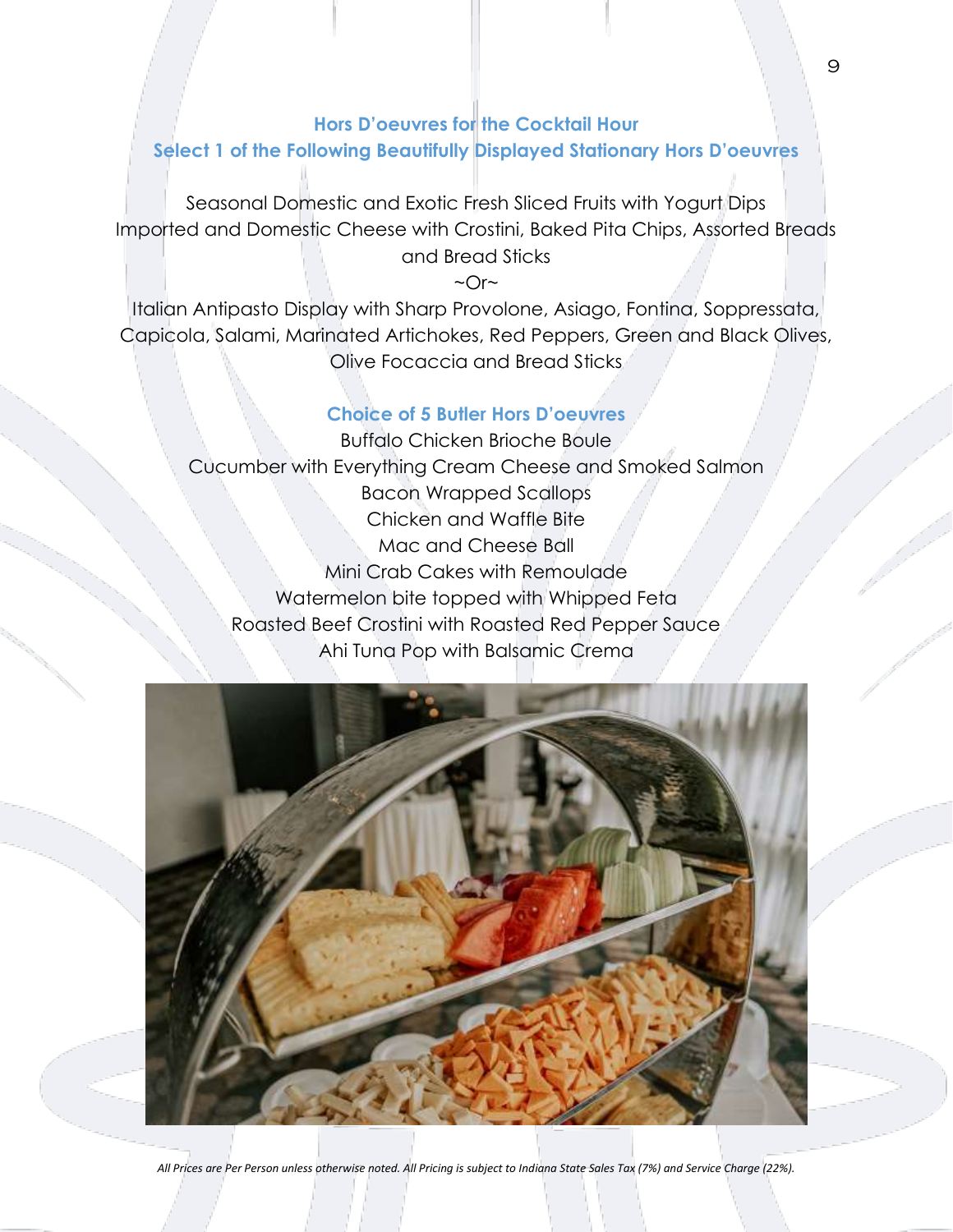## **5 Continuous Hours of Open Bar Service (All included in the plated/buffet pricing)**

#### **Premium Open Bar**

Smirnoff Vodka, Sauza Blue Silver Tequila, Jim Beam, Beefeater, E&J Brandy, Grant's Scotch, Cruzan Light Rum

Budweiser, Bud Light, Miller Light, Samuel Adams, Corona Extra, Lagunitas IPA

Canyon Road: Merlot, Cabernet, Pinot Grigio, Pinot Noir, Chardonnay 19 Crimes Specialty Blend, Noble Vines Rose, Beringer White Zinfandel, Wycliff Champagne, Rodney Strong Sauvignon Blanc, Chateau Ste. Michelle Riesling

## **UPGRADES:**

## **Exceptional- additional \$5/person**

Titos, Tanquery, Bacardi, Sauza Hornitos, Jack Daniels, Dewars, Hennessy VS

Budweiser, Bud Light, Miller Light, Samuel Adams, Corona Extra, Lagunitas IPA, Bride and Groom Choose 1 Beer of Choice

Chateau Ste. Michelle Riesling, Wycliff Champagne, Noble Vines Rose,19, Crimes Specialty Blend, Chateau St. Jean Merlot, A by Acacia Pinot Noir, Kendell Jackson Chardonnay, Rodney Strong Pinot Grigio, Kendall Jackson, Cabernet, Rodney Strong Sauvignon Blanc, Beringer White Zinfandel

#### **Extraordinary- additional \$15/person**

Ketel One, Bombay Sapphire, Bacardi, Patron Silver, Makers Mark, Johnnie Walker Black, Hennessy XO

Budweiser, Bud Light, Miller Light, Samuel Adams, Corona Extra, Lagunitas IPA, Bride and Groom Choose 2 Beers of Choice

> Louis Martini Cabernet, La Crèma Pinot Noir, Sonoma Cutre, Chardonnay, Decoy Merlot, Esk Valley Sauvignon Blanc, Rodney Strong Rose, Beringer White Zinfandel, Chateau Ste. Michelle Riesling, Kendell Jackson Up Shot, Michelle Brut Champagne, Kendell Jackson Pinot Gris

**Non-Alcoholic- Red Bull and Red Bull Sugar free available upon request**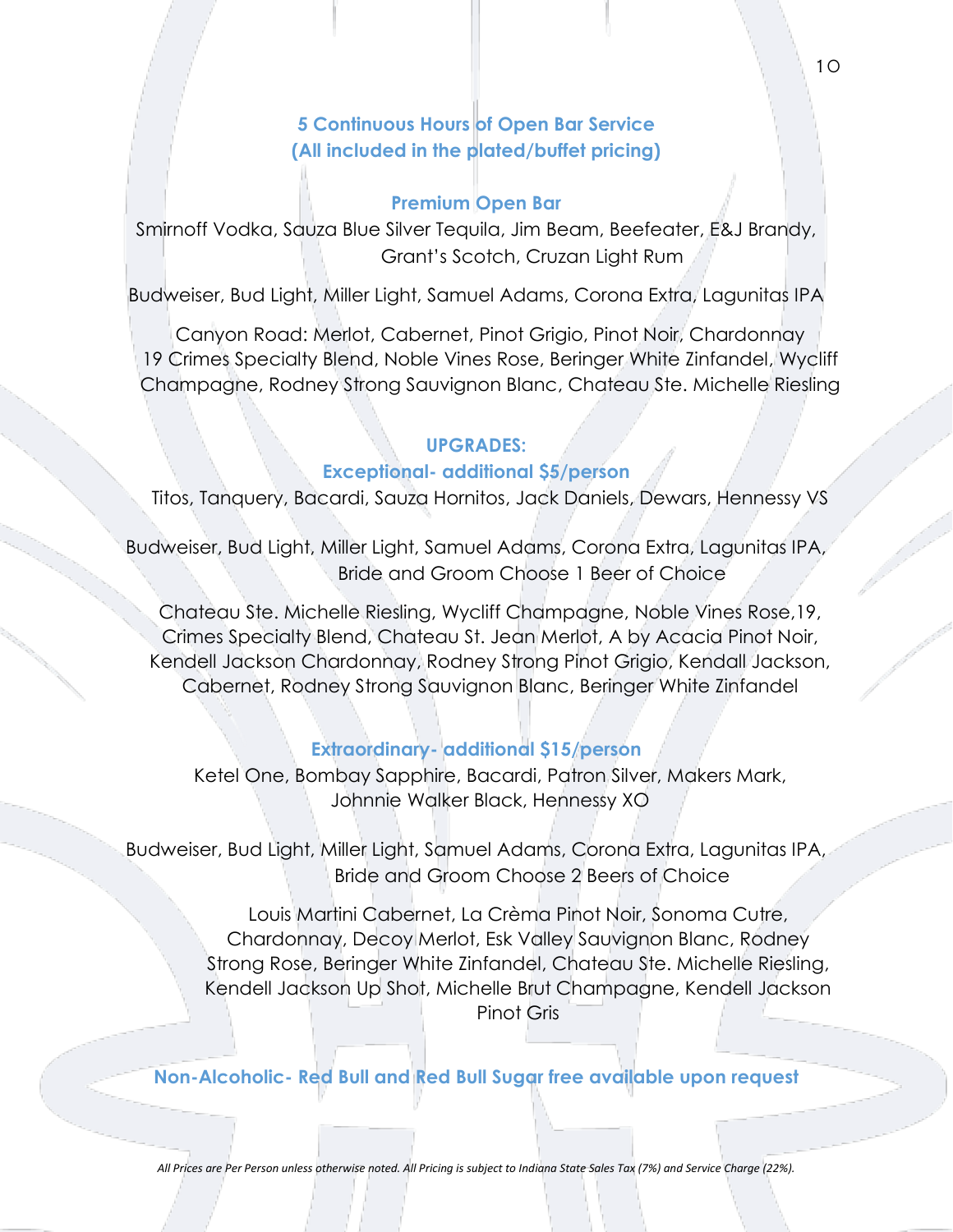## **PLATED DINNER PACKAGE**

*Plated dinner prices include hors d'oeuvres, 5 hour bar service, champagne toast for all guests, choice of one salad, up to two entrees with starch and vegetable, rolls & butter, freshly brewed regular and decaffeinated coffee, hot tea and iced tea, as well as complimentary cake cutting.* 

## **Choice of One Salad**

**Garden Salad-** Spring Mix with Rainbow Carrots, Heirloom Tomatoes, and Cucumber topped with Toasted Pepitas dressed with your choice of homemade herb buttermilk ranch, Italian, or French dressing

**Baby Berg-** Baby Berg Lettuce with Apple Wood Smoked Bacon, Blue Cheese Crumbles, Heirloom Tomatoes and Red Onion dressed with Green Goddess Dressing **Berry Salad**- Spring Greens with Fresh Raspberries, Blackberries, and Blueberries topped with an Herbed Goat Cheese Medallion, Candied Pecans dressed in a Raspberry Champagne Vinaigrette

**Strawberry Bibb Roll-** Bibb Lettuce Rolled with Cucumber garnished with Diced Strawberry, Toasted Almonds, Chia and Chevre Crumble Dressed with Strawberry-Poppy seed Dressing

**Gala Apple-** Baby Kale Blend mixed with Shaved Asparagus topped with a Gala Apple Slice, Pepper Parm Frico, Candied Pecans and Dressed with Lemon Lavender Dressing

#### **Choice of up to Two of the Following Entrees**

~Peppercorn Encrusted Beef Tenderloin with Sheri Cream Demi~ ~Bacon Wrapped Chicken stuffed with Spinach and Feta with a Garlic Cream Sauce~ ~ Pickled Brined Chicken Rubbed with Mustard topped with Caramelized Shallot and Honey Beer Sauce~

~Roasted Pork Tenderloin with Apple Relish~

~Butter Poached Salmon with Lemon & Dill~

~Combination Entrée of Beef Tenderloin and Cranberry and Chive Stuffed Chicken~

#### *Starting at \$64.25 per person*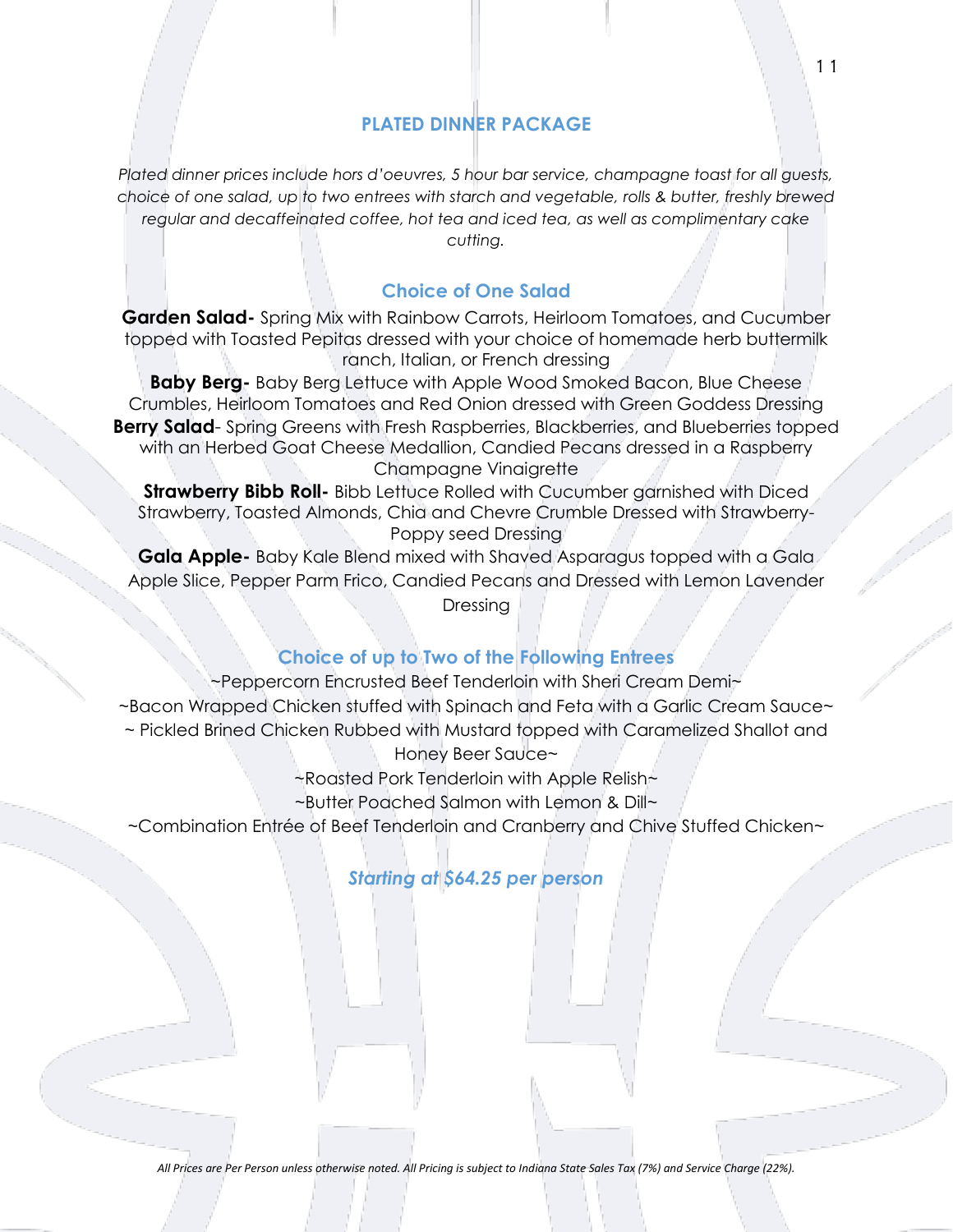#### **BUFFET DINNER PACKAGE**

*Buffet Dinner Prices include Hors D'oeuvres, 5 hour bar service, champagne toast for all guests, buffet menu, rolls & butter, freshly brewed regular and decaffeinated coffee, hot tea and iced tea, as well as complimentary cake cutting.* 

## **Buffet Package #1**

Served Mediterranean Salad Carved Roasted Strip Loin of Beef with Mushroom Merlot Sauce Grilled Breast of Chicken with Lemon and Herbs Penne Pasta with Fresh Tomato Basil Sauce Medley of Fresh Vegetables Roasted Red Skin Potatoes Assorted Rolls with Butter Freshly Brewed Regular & Decaffeinated Coffee, Iced Tea

## **Buffet Package #2**

Served Romaine and Parmesan Salad Carved Roasted Tenderloin of Beef with Mushroom Merlot Sauce Herb Crust Chicken with Boursin Cheese Sauce Grilled Filet of Salmon with Lemon Herb Butter Sour Cream and Chive Potatoes Medley of Fresh Vegetables Assorted Rolls and Butter Freshly Brewed Regular & Decaffeinated Coffee, Iced Tea

*Starting at \$70.50 per person*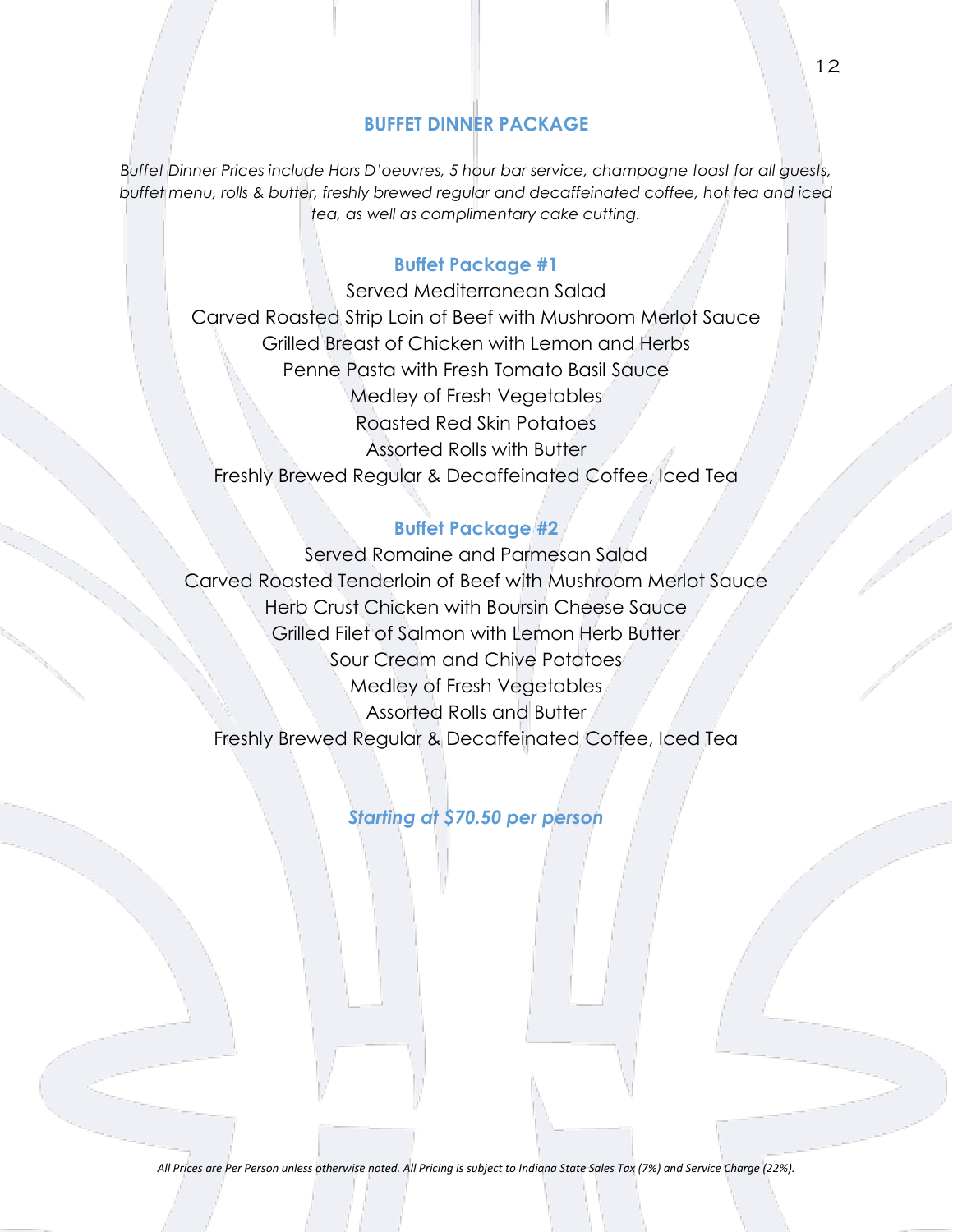## **CHILDREN'S PACKAGE**

*The Children's Wedding Package is designed for children 4 years to 12 years. The packages include Hors D'oeuvres, dinner and soda bar service. Special requests are welcome*

> Veggie Plate with Dip Applesauce Breaded Boneless Breast of Chicken French Fries

> > Veggie Plate with Dip Applesauce Grilled 6 oz. Strip Steak French Fries

Veggie Plate with Dip Applesauce Fried Fish Sticks French Fries

Veggie Plate with Dip Applesauce Buttered Pasta French Fries

Veggie Plate with Dip Applesauce Grilled Cheese French Fries

*\$16.50 per child*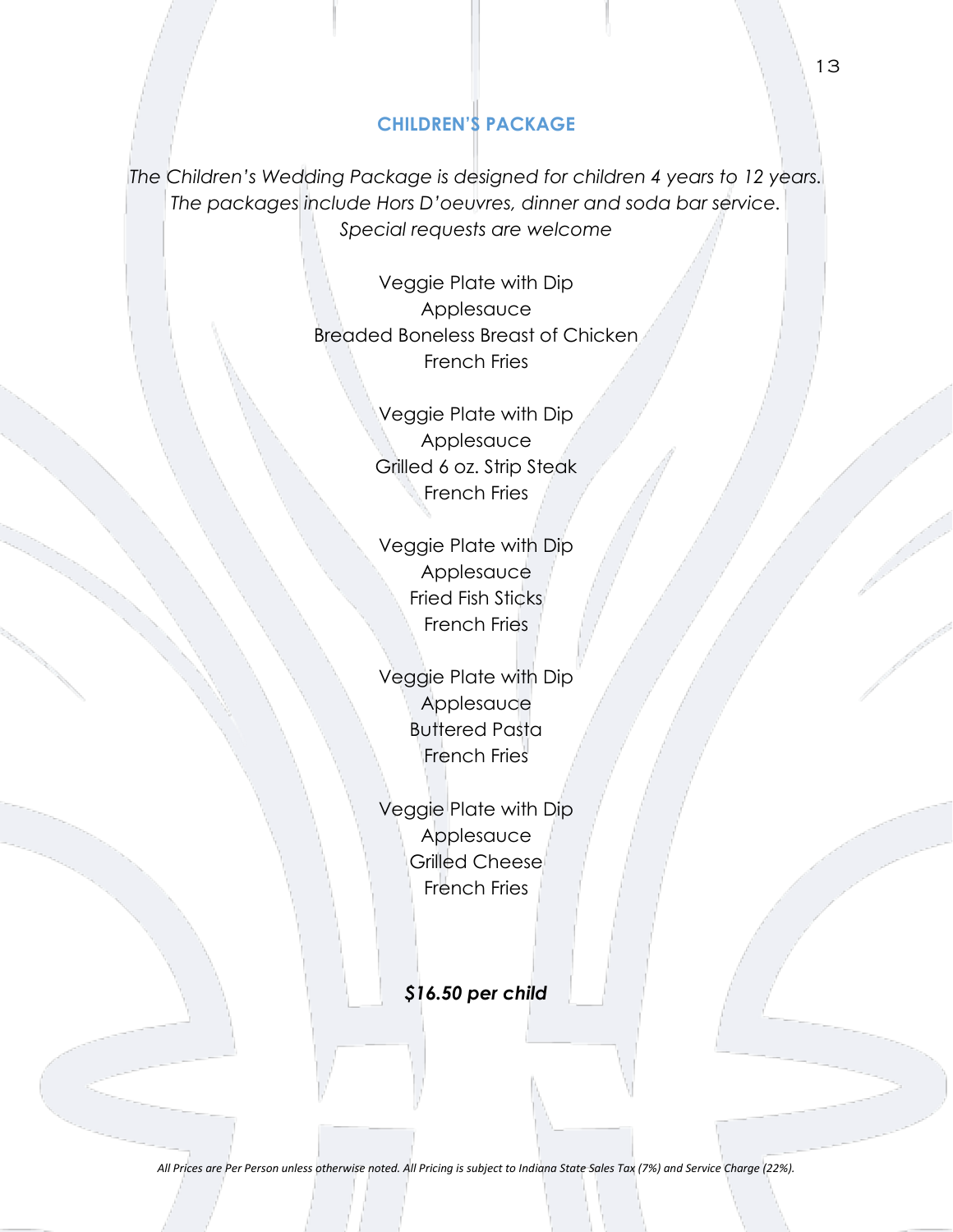Package Enhancements

Strawberry Champagne Garnish Signature Drink Wine Service with Dinner Upgraded Bar Service Additional Hours of Bar Service Dessert Table Chocolate Covered Strawberries Late night snack Ice Cream Cart Cotton Candy Machine Donut Wall

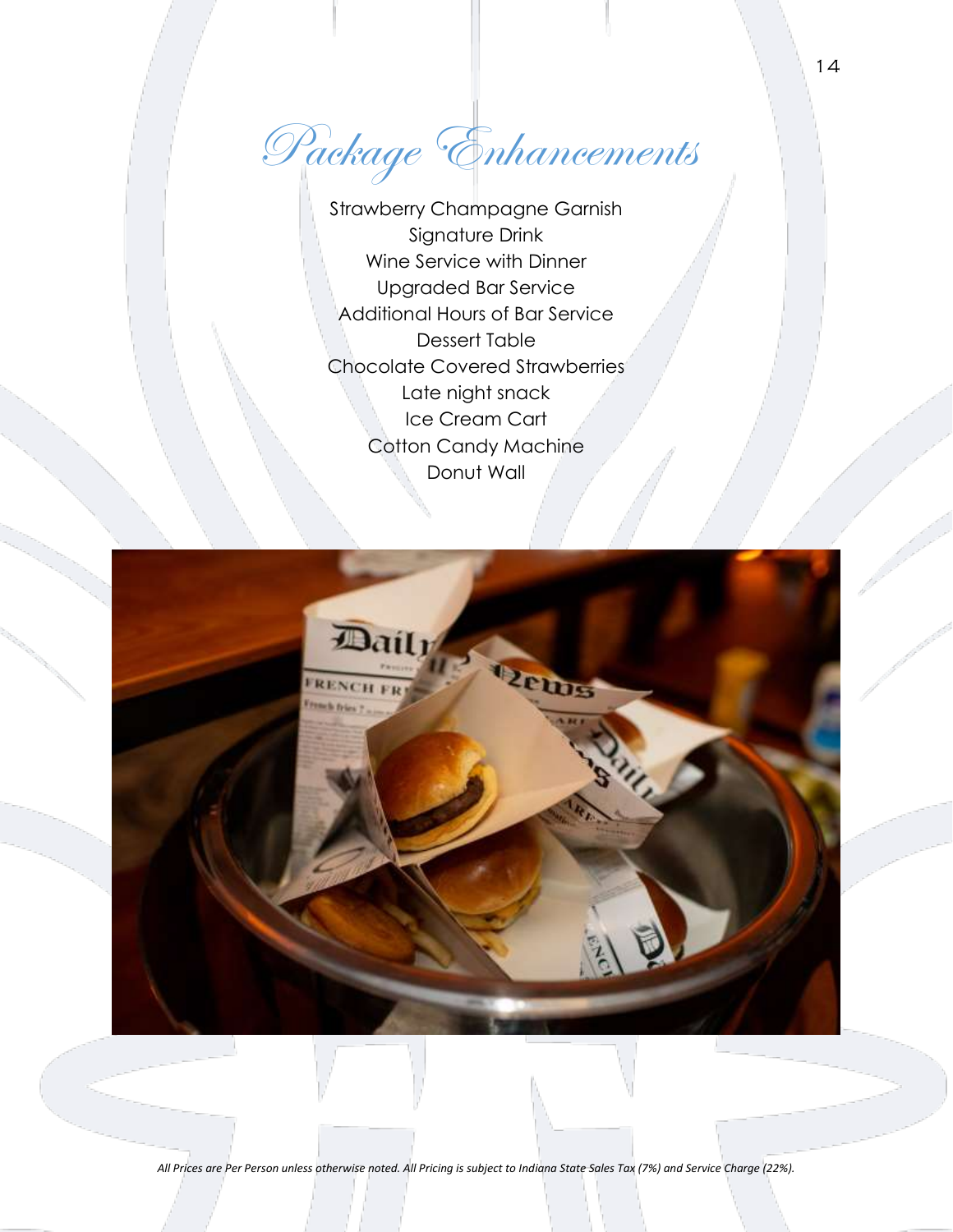## **REHEARSAL DINNER**

All Rehearsal dinners include choice of 2 Hors D'oeuvres, your choice of salad, up to two entrees, dessert, rolls & butter, freshly brewed Regular & Decaffeinated coffee, Hot Teas and iced tea. Chef will select the appropriate seasonal accompaniments to complete your entrée selection(s). Buffet options are available as well. See your Special Events Sales Manager for details.

## **Choice of two of the following Hors D'oeuvres**

Grilled Vegetable Display with French Breads and Dips Bruschetta with Fresh Tomatoes, Mozzarella and Basil Brie and Strawberries with Glazed Almonds

## **Choice of up to two of the Following Entrees**

Butter Poached Salmon with Cucumber & Dill Grilled Yellow Fin Tuna with Mango Cilantro Salsa Twin medallions of Beef Tenderloin Grilled New York Strip Steak with Bermuda Onion Sauce Chicken Pesto En Croute with Mushroom Duxelle Lemon Caper Chicken Roasted Pork Tenderloin

## **Choice of up to one of the Following Desserts**

Bavarian Cream with Fresh Seasonal Berries Chocolate Decadence Cappuccino Mousse Chocolate Cup

*Starting at \$25.99 per person*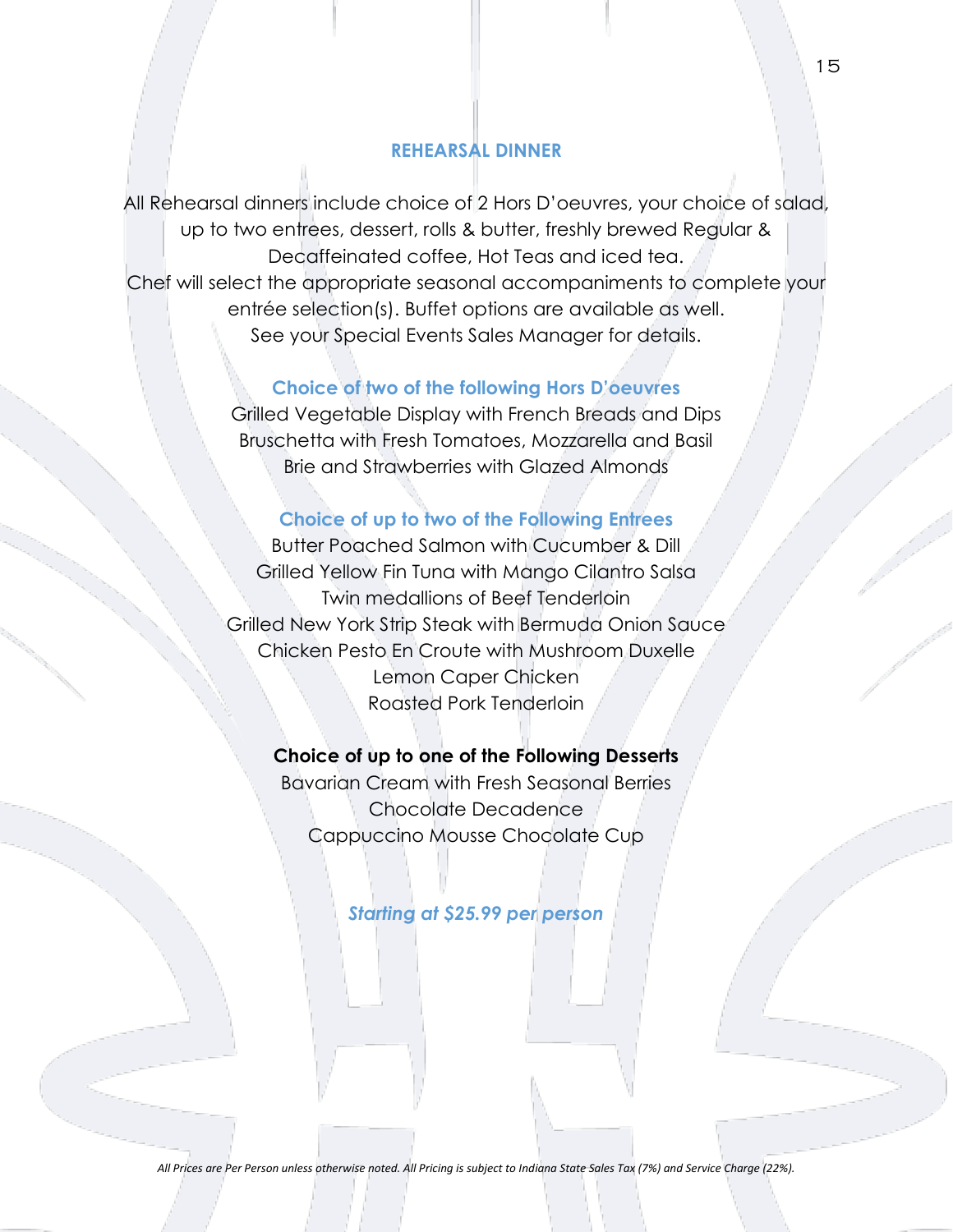## **BREAKFAST BUFFET SEND OFF**

*A special way to end a perfect weekend… send your guests off in style With a gourmet breakfast!*

## **American Breakfast Buffet**

Fresh Sliced Fruit with Seasoned Berries Scrambled Eggs Bacon and Sausage Home Fried Potatoes Assorted Freshly Baked Breakfast Pastries Freshly Brewed Regular & Decaffeinated Coffee, Hot Teas and Assorted Juices

#### **Country Breakfast Buffet**

Fresh Sliced Fruit with Seasonal Berries Western Scrambled Eggs Home Fried Potatoes Country Fried Ham Steak Sausage Gravy and Biscuits French Toast with Warm Maple Syrup Freshly Brewed Regular & Decaffeinated Coffee, Hot Teas and Assorted Juices

## **Morning Sunrise Buffet**

Fresh Sliced Fruit with Seasonal Berries Freshly Baked Pastries and Muffins Choice of Scrambled Eggs or Omelet Station\* Waffles with Assorted Fruit Toppings and Warm Maple Syrup Bagels with Assorted Cream Cheeses Home Fried Potatoes Bacon and Sausage Yogurts and Granola Bars Cold Cereal and Milk Freshly Brewed Regular & Decaffeinated Coffee, Hot Teas and Assorted Juices \*If live chef is requested a labor fee will be accessed

*Starting at \$18.99 per person*

16